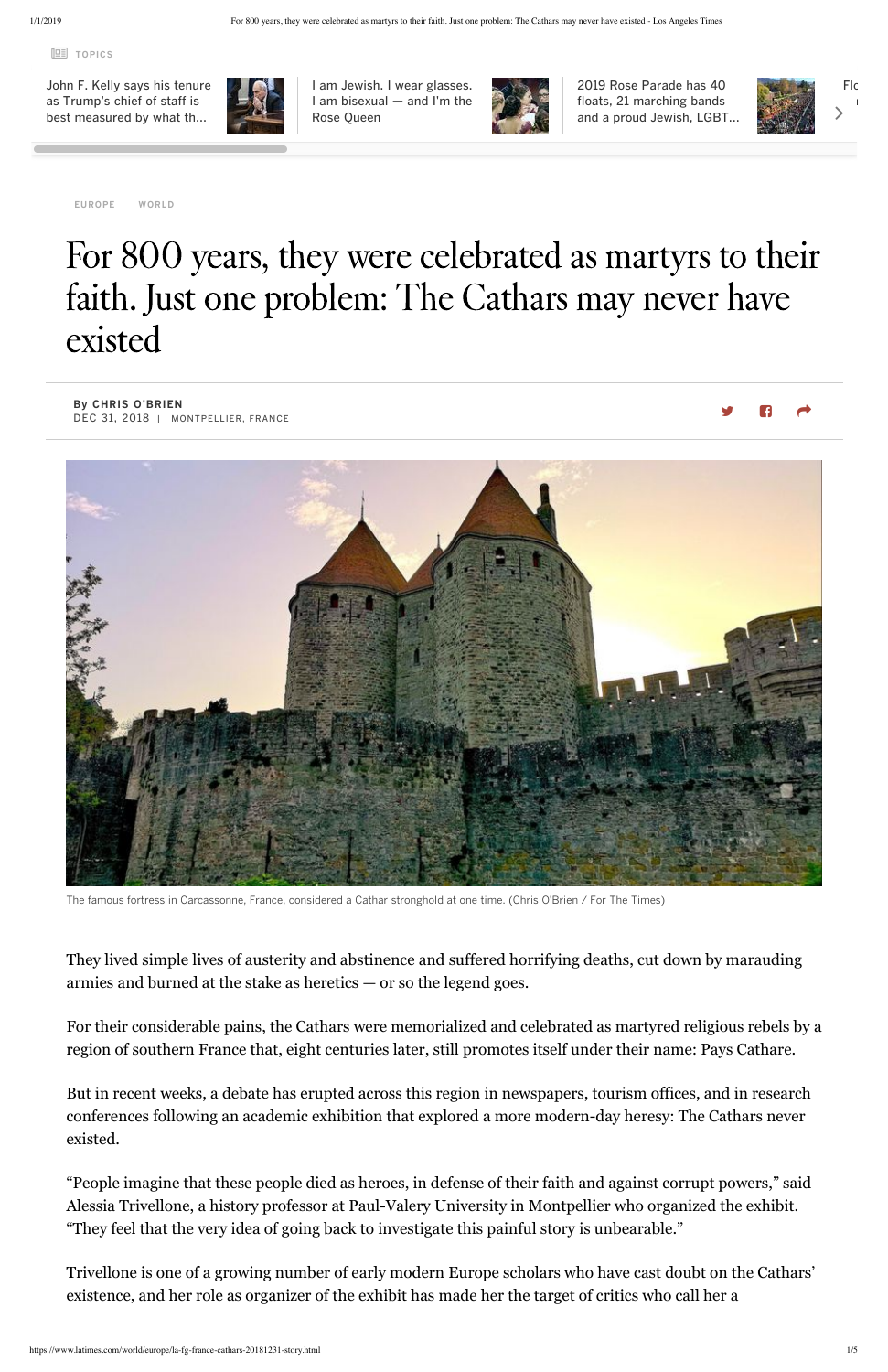"negationist." Along with other maverick historians, she is dismissed as an upstart just trying to generate buzz and further her career.

Yet the intensity of the backlash reveals something deeper: the lingering regional resentments over Paris' domination of the country's culture and economy.

The 13th century slaughter of the Cathars is associated with the region's loss of autonomy to the kingdom of France, which proceeded to systematically wipe out the language and culture of the south in favor of northern values.



A display in Cordes-sur-Ciel in France. (Chris O'Brien / For The Times)

Such wounds remain fresh in a highly rural region that struggles economically, where people believe the north's elite view them as unrefined hillbillies with odd accents. The anger bubbled to the surface in recent weeks with the "yellow vest" protests against President Emmanuel Macron.

"To people here, the crusade against the Cathars looks rather like a colonial war," said Monique Boulze, who is in charge of promotion at the tourist office in Beziers, which was burned to the ground in one of the crusade's most infamous episodes. "It's something still present and alive in local history."

Any tourist visiting this region would find it hard to miss the ever-present signs and historical markers recounting the tragic tale of the Cathars.

The city of Albi is dominated by the massive Cathedral Basilica of St. Cecilia, a 200-year construction project launched by the Catholic Church after the Cathar crusade, supposedly to remind locals who was boss.

Farther south, the town of Mazamet is home to the Cathar Museum. And in Beziers each August, the town shows a sound and light spectacular called: "The Cathars, the Treasure of Beziers."

"What our region has retained from the tragedy of the Cathars," says the narrator, "is the taste of rebellion. And the taste of liberty."

At first blush, the Cathars make for unlikely modern-day heroes. They are said to have been fundamentalists who believed there were two gods: A good one who presided over the spiritual world, and an evil one who ruled the physical world. Cathars viewed even sex within marriage and reproduction as evil, and so lived strict lives of abstention.

More appealing today, however, is the idea that the Cathars mounted the first major rebellion against the Catholic Church. They saw Rome as corrupt, rejected the church's hierarchy, and did not build cathedrals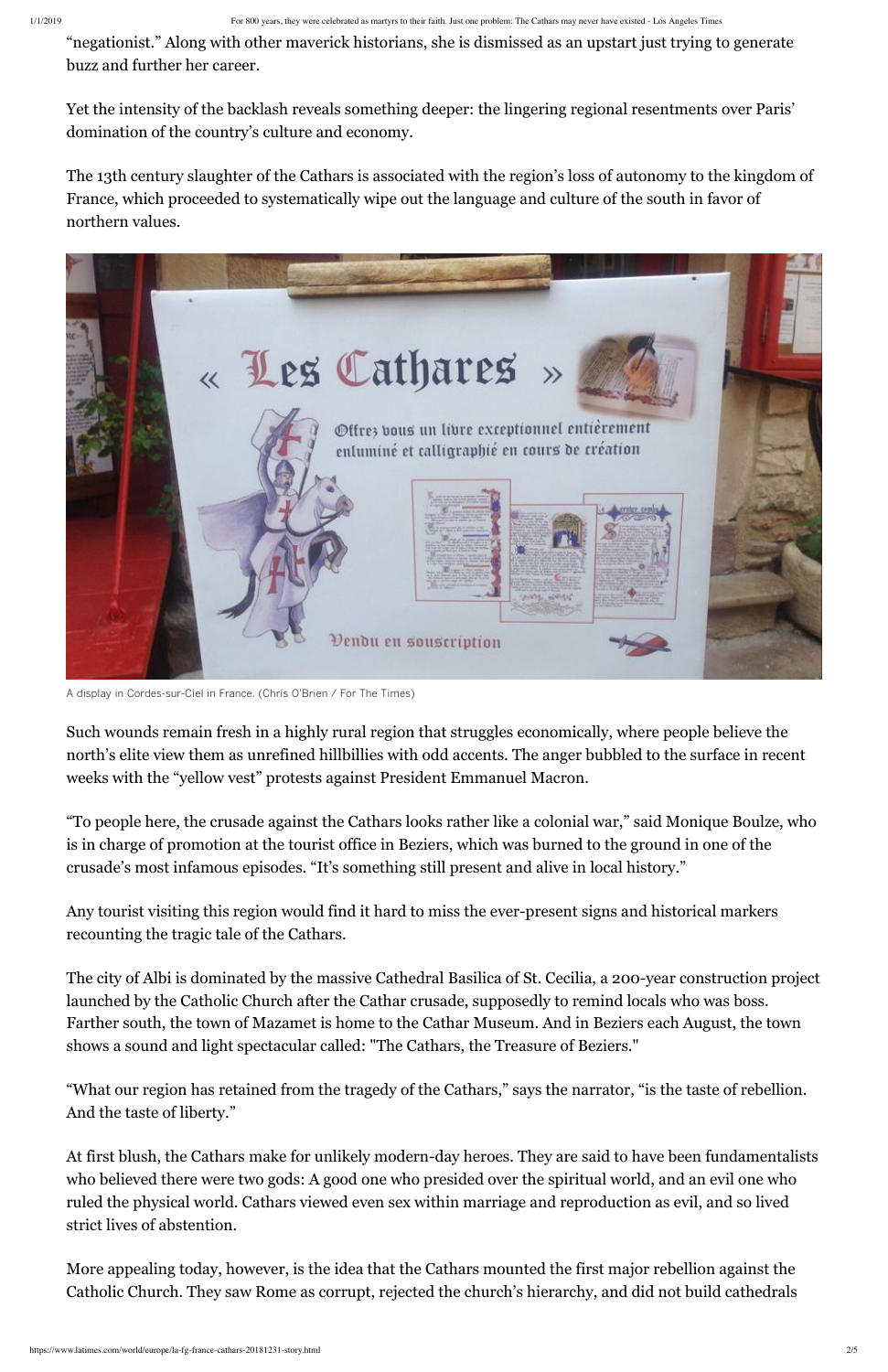but rather worshiped outdoors. This lack of structure gave women more prominence and freedom, and because they were pacifists who repudiated all killing, they were vegetarians.

Much about the history of 12th and 13th century France may today be fuzzy. But there is no dispute that in 1209, at the urging of Pope Innocent III, a band of northern French nobles rallied an army that swept into the south, where they unleashed a crusade so bloody it would make "Game of Thrones" look tame by comparison.

This included the sacking of Beziers in July 1209 by an army under papal authority. Just before the attack, which would kill as many as 20,000 men, women and children, the pope's man on the scene, Arnaud Amalric, is reported to have uttered one of history's most famous orders: "Kill them all. God will know his own."

To wrap things up after the majority of fighting was done, church leaders began a grand inquisition in Toulouse. Suspects were rounded up, forced to confess, and then sometimes burned at the stake. This became the blueprint for the much larger inquisitions carried out in the centuries to come.

In mid-October, as part of an annual nationwide science festival, Trivellone organized an exhibition called, "Les Cathares, une idee recue?" That translates literally as "The Cathars, an idea received" but implies something that is widely accepted as fact but probably not true.

The exhibition is modest, consisting of a handful of posters, a video, a comic book, and a few items that summarize the conclusions of some medieval scholars: There are no significant records from the time that support the idea that a single religious movement called the "Cathars" ever existed across southern France.

The subject, along with the exhibit's somewhat provocative title, proved to be catnip to regional journalists, and soon local newspapers were publishing dueling interviews with scholars who were hashing out the details of ancient texts.

"Myths are the very foundation of a social group or of a civilization, a sometimes indispensable cement of societies," Trivellone said. "The myth of the Cathars is even stronger because it allows people to identify with the vanquished of history."

This latest wave of attention has been vexing to local Cathar scholars who have spent decades battling to have their work taken seriously. University of Toulouse history professor Pilar Jimenez-Sanchez, for instance, has been among those medieval scholars in the south who have been scouring what limited archives exist from that time to stitch together a picture of the Cathars.

It's been a struggle, she said, because there was a feeling the broader French academy didn't take the work seriously.

Cathar scholars say doubters are too hung up on the name. They acknowledge that at the time, such heretical groups sometimes used a variety of different names and that some rituals varied. But references to "Cathars" in letters by the pope as well as some other contemporaries, along with intensity of the crusade and the inquisition, offer ample support to prove the group as a whole existed.

Rather than being a marketing ploy, the reemergence of interest in the Cathars over the last half a century has been the fruit of that scholarship and digging, Jimenez-Sanchez said. In the wake of the Montpellier exhibition and the media attention, she organized a late October presentation in Carcassonne to rebut the idea that the Cathars were a latter-day invention.

The Cathar defenders pose a question to the skeptics: If the crusade was not about quashing this religious movement, then what motivated so many Christians to take up arms and kills thousands of other Christians?

"How do we resolve this question?" Pilar-Jimenez said. "How could people at this time have reacted in this manner?"